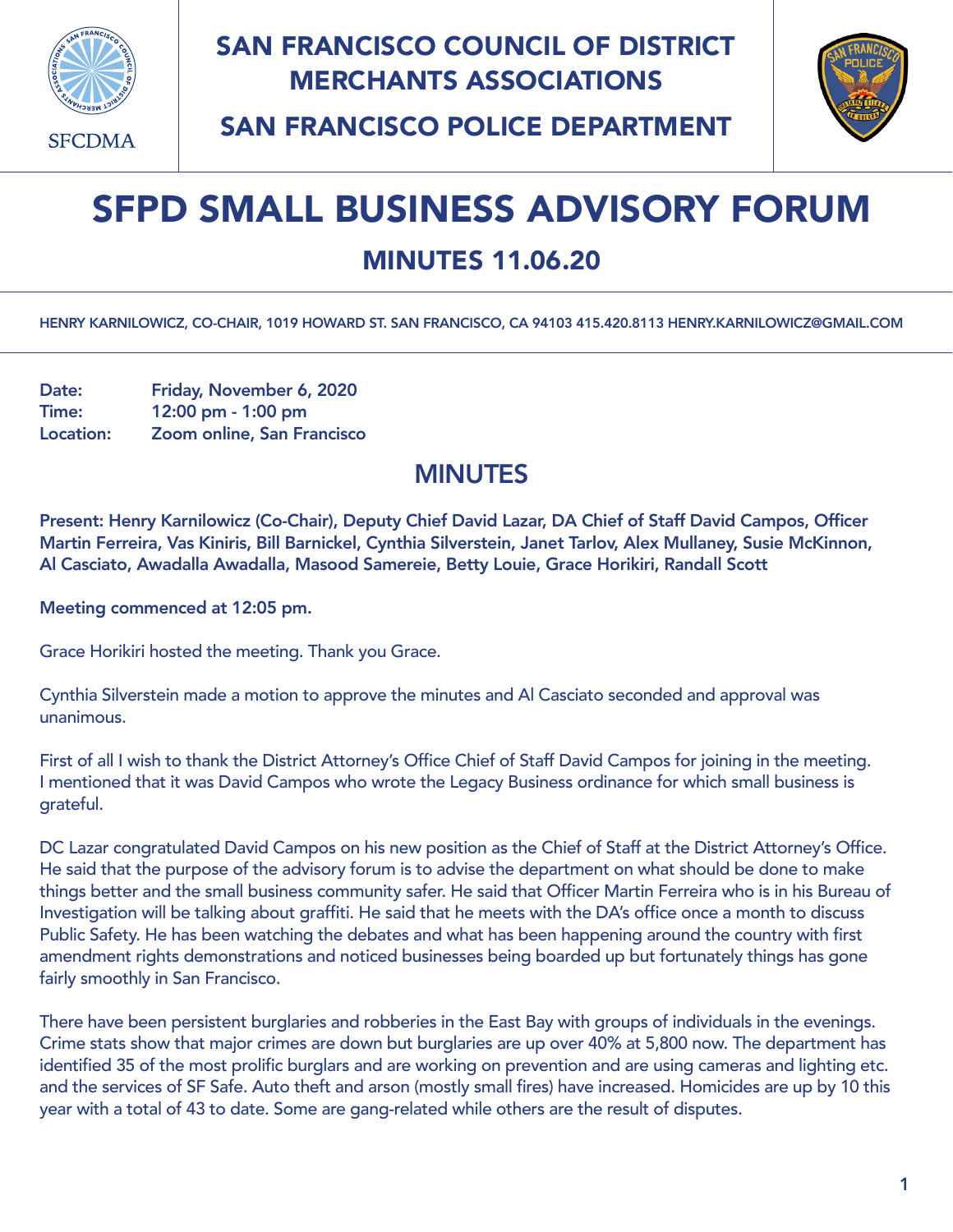Bill Barnickel asked about Proposal E failing (regarding minimum staffing), and what impact will that have on the Police Department. DC Lazar replied that under the city charter, that department should have a staff of 1,971 but have come up short. They are still dealing with burglaries and robberies but they are at the lowest point in patrols in 10 years and in terms of the budget there will be only one class next year.

Masood Samereie said that with the homeless being moved out of hotels they are going back on the street so does SFPD have any plans to addresses this. DC Lazar replied that they are taking a back seat but providing public safety. Masood thanked SFPD for creating the Community Liaison Unit and DC Lazar said that it is a community engagement division for prejudice based incidents, hate crimes and elder abuse. An officer is assigned to engage with the victims.

Recently there was a home invasion robbery in the Sunset where an officer from the unit was dispatched to help the victims, one of whom was a student from Lowell High School. As part of their assistance she was offered a job that the City provides through their resources.

Susie McKinnon asked about the size and scope of the Community Liaison Unit and DC Lazar said there are 5 very diverse officers.

Betty Louie said that she met a couple of these officers and thanked DC Lazar.

Awadalla Awadalla has been talking with many of the merchants and wanted to know what to do in the event of rioting and looting because of the elections and DC Lazar said he did not think things would get out of hand.

Janet Tarlov experienced an incident at her store: five people tried to come in to steal brazenly and there was a violent attack resulting in an employee getting hurt. She was very grateful that the Captain and Supervisor Mandelman came by afterwards. Janet asked about a training session with SF Safe and the Captain confirmed there is one in the Castro that she could attend. DC Lazar said she should contact Supervisor Mandelman for a training. He also said these types of incident are happening frequently at Walgreens stores, with a couple of them now closing.

Randall Scott said that with the drop in staffing levels he wanted to know about using Patrol Specials. DC Lazar said he is concerned about bringing in another entity and that 10B Programs would be a better option.

Officer Martin Ferreira is the Graffiti Abatement Officer, a position he has held for the past 9 years. He has seen some forward thinking about this issue. He has authored arrest warrants and confirms that SFPD does take this matter seriously. He also sits on the advisory body.

Awadalla Awadalla said that with the Shared Spaces there is frequent tagging. Officer Ferreira said that the tagging should be painted over as soon as possible as otherwise the tagging grows. Taggers communicate with each other and if the graffiti is removed quickly they don't usually return. With tagging happening at night time there should be ample lighting and surveillance cameras which is how he has identified taggers. He also gave his email and cell number to contact him.

#### Officer Martin Ferreira: [Martin.Ferreira@sfgov.org](mailto:Martin.Ferreira@sfgov.org) | 415.850.6951

DC Lazar said Officer Ferreira is really excellent about arresting of tagging suspects.

Al Casciato thanked Officer Ferreira for making himself available and said he is a wonderful resource.